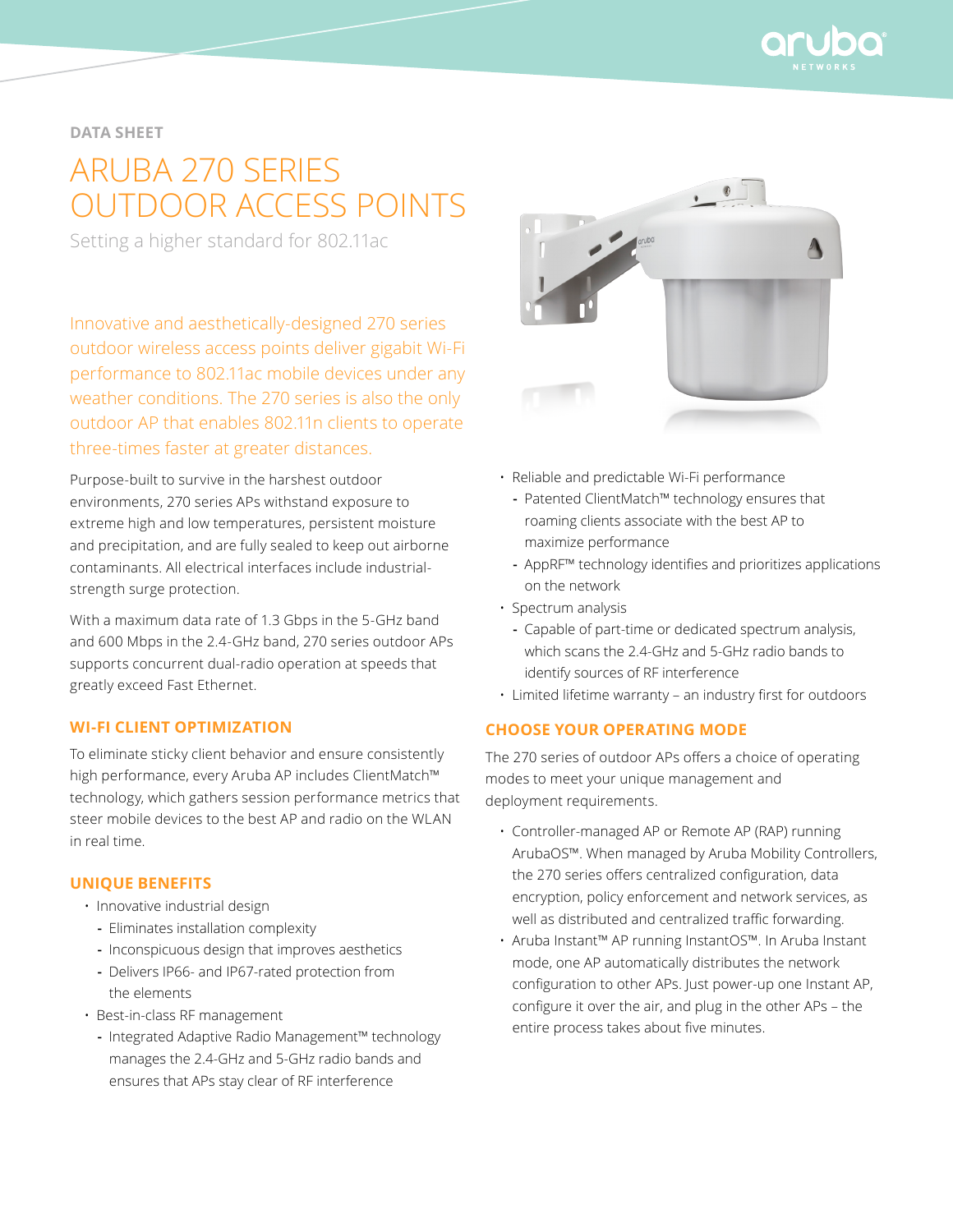In addition to operation mode, the APs can be optionally configured to perform the following functions:

- Spectrum analysis: Dedicated scan mode identifies sources of RF interference.
- Air monitoring: Dedicated scan mode provides wireless intrusion protection.
- Hybrid AP: Serves Wi-Fi clients and simultaneously provides wireless intrusion protection and spectrum analysis.

For large installations with multiple sites, the Aruba Activate™ service reduces deployment time by automating provisioning, firmware upgrades, and inventory management. With Aruba Activate, Instant APs are factory shipped to any site and configure themselves when powered up.

If WLAN and network requirements change, a built-in migration path allows 270 series Instant APs to become part of a WLAN that is centrally managed by a Mobility Controller.

# **ACCESS POINT MODELS**

- AP-275 and IAP-275
- **-** 2.4-GHz and 5-GHz radios, each with 3x3 MIMO and three integrated omni-directional antennas
- AP-274 and IAP-274
	- **-** 2.4-GHz and 5-GHz radios, each with 3x3 MIMO and three external antenna connectors

# **Wireless radio specifications**

- AP type: Outdoor, dual radio, 5-GHz 802.11ac and 2.4-GHz 802.11n
	- **-** In addition to 802.11n data rates, the 2.4-GHz radio supports 802.11ac 256-QAM modulation. This gives TurboQAM-enabled clients a 33% boost to deliver up to 600 Mbps.
- Supported frequency bands (country-specific restrictions apply):
	- **-** 2.4000 GHz to 2.4835 GHz
	- **-** 5.150 GHz to 5.250 GHz
	- **-** 5.250 GHz to 5.350 GHz
	- **-** 5.470 GHz to 5.725 GHz
	- **-** 5.725 GHz to 5.875 GHz
- Available channels: Dependent upon configured regulatory domain
- Dynamic frequency selection (DFS) optimizes the use of available RF spectrum
- Supported radio technologies:
	- **-** 802.11b: Direct-sequence spread-spectrum (DSSS)
	- **-** 802.11a/g/n/ac: Orthogonal frequency-division multiplexing (OFDM)
	- **-** 802.11n/ac: 3x3 MIMO with up to three spatial streams
- Supported modulation types:
	- **-** 802.11b: BPSK, QPSK, CCK
	- **-** 802.11a/g/n: BPSK, QPSK, 16-QAM, 64-QAM, 256-QAM (with TurboQAM clients)
	- **-** 802.11ac: BPSK, QPSK, 16-QAM, 64-QAM, 256-QAM
- Transmit power: Configurable in increments of 0.5 dBm
- Maximum (aggregate, conducted total) transmit power (limited by local regulatory requirements):
	- **-** 2.4-GHz band: +28 dBm (23 dBm per chain)
	- **-** 5-GHz bands: +28 dBm (23 dBm per chain)
- Advanced cellular coexistence (ACC) feature to minimize interference from cellular systems
- Maximum ratio combining (MRC) for improved receiver performance
- Cyclic delay diversity (CDD) for improved downlink RF performance
- Short guard interval for 20-MHz, 40-MHz and 80-MHz channels
- Space-time block coding (STBC) for increased range and improved reception
- Low-density parity check (LDPC) for high-efficiency error correction and increased throughput
- Explicit transmit beam-forming (TxBF) for increased reliability in signal delivery
- Supported data rates (Mbps):
	- **-** 802.11b: 1, 2, 5.5, 11
	- **-** 802.11a/g: 6, 9, 12, 18, 24, 36, 48, 54
	- **-** 802.11n: 6.5 to 450 (MCS0 to MCS23, 1 to 3 spatial streams)
	- **-** 802.11ac: 6.5 to 1,300 (MCS0 to MCS9, 1 to 3 spatial streams)
- 802.11n high-throughput (HT) support: HT 20/40
- 802.11ac very high throughput (VHT) support: VHT 20/40/80
- 802.11n/ac packet aggregation: A-MPDU, A-MSDU Power
- Maximum power consumption: 23 watts
- Direct AC source: 100-240-Volt AC
- Power over Ethernet (PoE): 48 Vdc (nominal) 802.3at compliant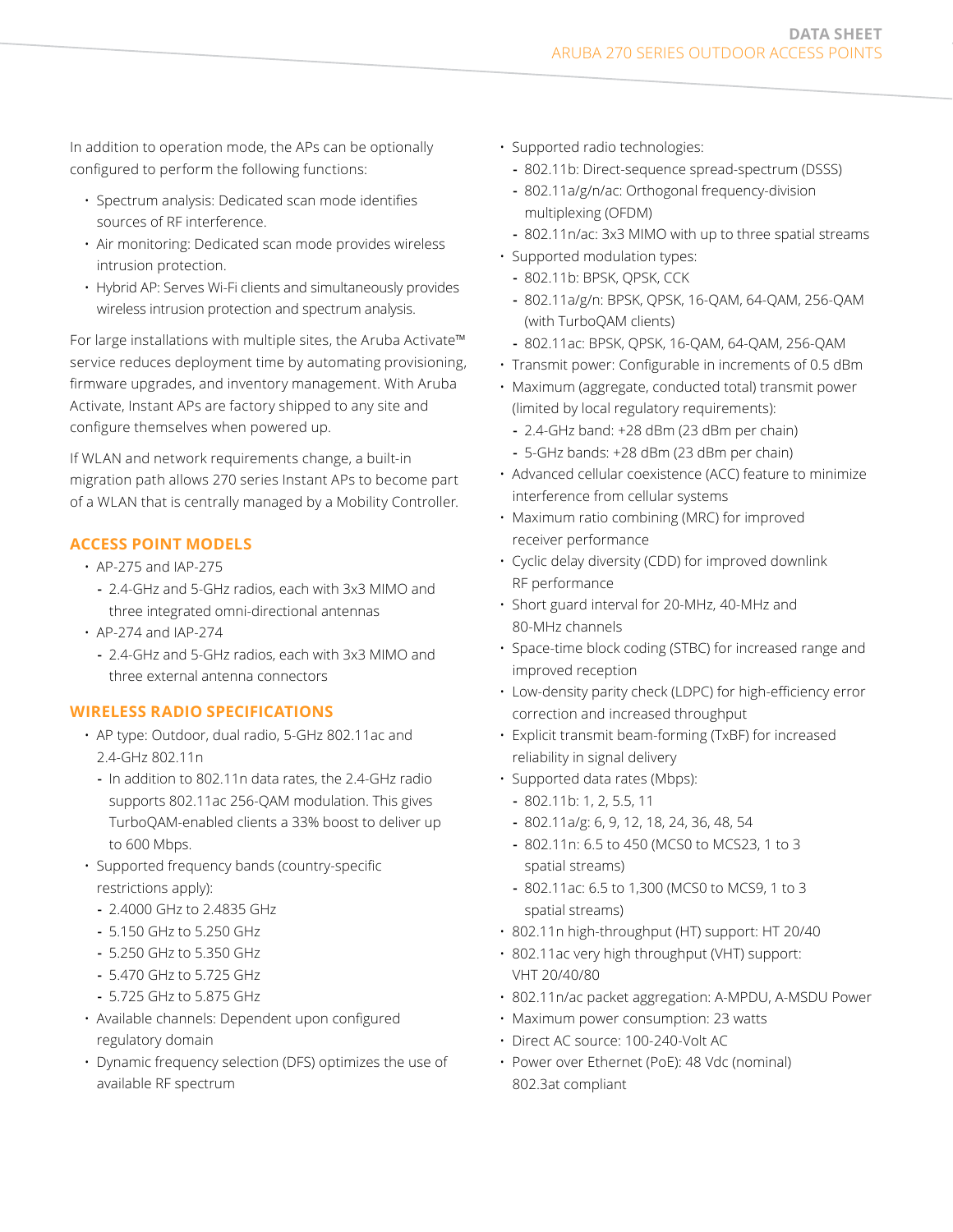## **Antennas**

- AP-274: Six N-type female connectors for external antennas
- AP-275: Six integrated omni-directional antennas for 3x3 MIMO with maximum antenna gain of 5 dBi in 2.4 GHz and 5 dBi in 5 GHz. Built-in antennas are optimized for horizontal mounted orientation of AP-275.

# **Other interfaces**

- One PoE+ PD port 10/100/1000BASE-T Ethernet network interface (RJ-45)
- One port 10/100/1000BASE-T Ethernet network interface (RJ-45)
- AC power interface, power cords sold separately
- Serial console interface (micro USB)
- Reset button
- Visual indicator (LED):
- **-** Power/system status; automatically disabled after initial operation period

# **Mounting**

- Must be ordered separately
- Optional mounting kits:
	- **-** AP-270-MNT-V1: Aruba 270 series AP long mount kit for pole/wall mounting. Reduces impact of obstruction by pole or extends away from corner.
	- **-** AP-270-MNT-V2: Aruba 270 series AP short mount kit for pole/wall mounting
	- **-** AP-270-MNT-H1: Aruba 270 series AP hanging bracket for horizontal/inclined surface/ pole mounting

# **Mechanical**

#### **AP-274**

- Dimensions/weight (excluding mount):
	- **-** 23 cm (W) x 24 cm (D) x 19 cm (H) with aesthetic cover
	- **-** 9.0" (W) x 9.4" (D) x 7.5" (H)
	- **-** 2.7 kg/6 lbs
	- **-** 23 cm (W) x 24 cm (D) x 14 cm (H) without aesthetic cover
	- **-** 9.0" (W) x 9.4" (D) x 5.5" (H)
	- **-** 2.4 kg/5.3 lbs

#### **AP-275**

- Dimensions/weight (excluding mount):
	- **-** 23 cm (W) x 24 cm (D) x 27 cm (H)
	- **-** 9.0" (W) x 9.4" (D) x 10.6" (H)
	- **-** 2.4 kg/5.3 lbs

# **Environmental**

- Operating:
	- **-** Temperature: -40° C to +65° C (-40° F to +150° F)
	- **-** Humidity: 5% to 95% non-condensing
- Storage and transportation:
	- **-** Temperature: -40° C to +70° C (-40° F to +158° F)
- Operating Altitude: 3000m
- Chassis Rating: IP66 and IP67
- Wind Survivability: Up to 165 mph
- Shock and Vibration: ETSI 300-19-2-4 spec T41.E 4M3

# **Regulatory**

- FCC/Industry of Canada
- CE Marked
- R&TTE Directive 1995/5/EC
- Low Voltage Directive 72/23/EEC
- EN 300 328
- EN 301 489
- EN 301 893
- UL/IEC/EN 60950
- EN 60601-1-1, EN60601-1-2

For more country-specific regulatory information and approvals, please see your Aruba representative.

#### **REGULATORY MODEL NUMBERS**

- AP-274 and IAP-274: APEX0101
- AP-275 and IAP-275: APEX0100

# **Certifications**

- CB Scheme Safety, cTUVus
- UL2043 plenum rating
- Wi-Fi Alliance certified 802.11a/b/g/n/ac

## **Warranty**

• [Limited lifetime warranty](http://www.arubanetworks.com/support/lifetime_warranty.php)

# **Minimum operating system software versions**

- ArubaOS 6.4
- Aruba Instant 4.1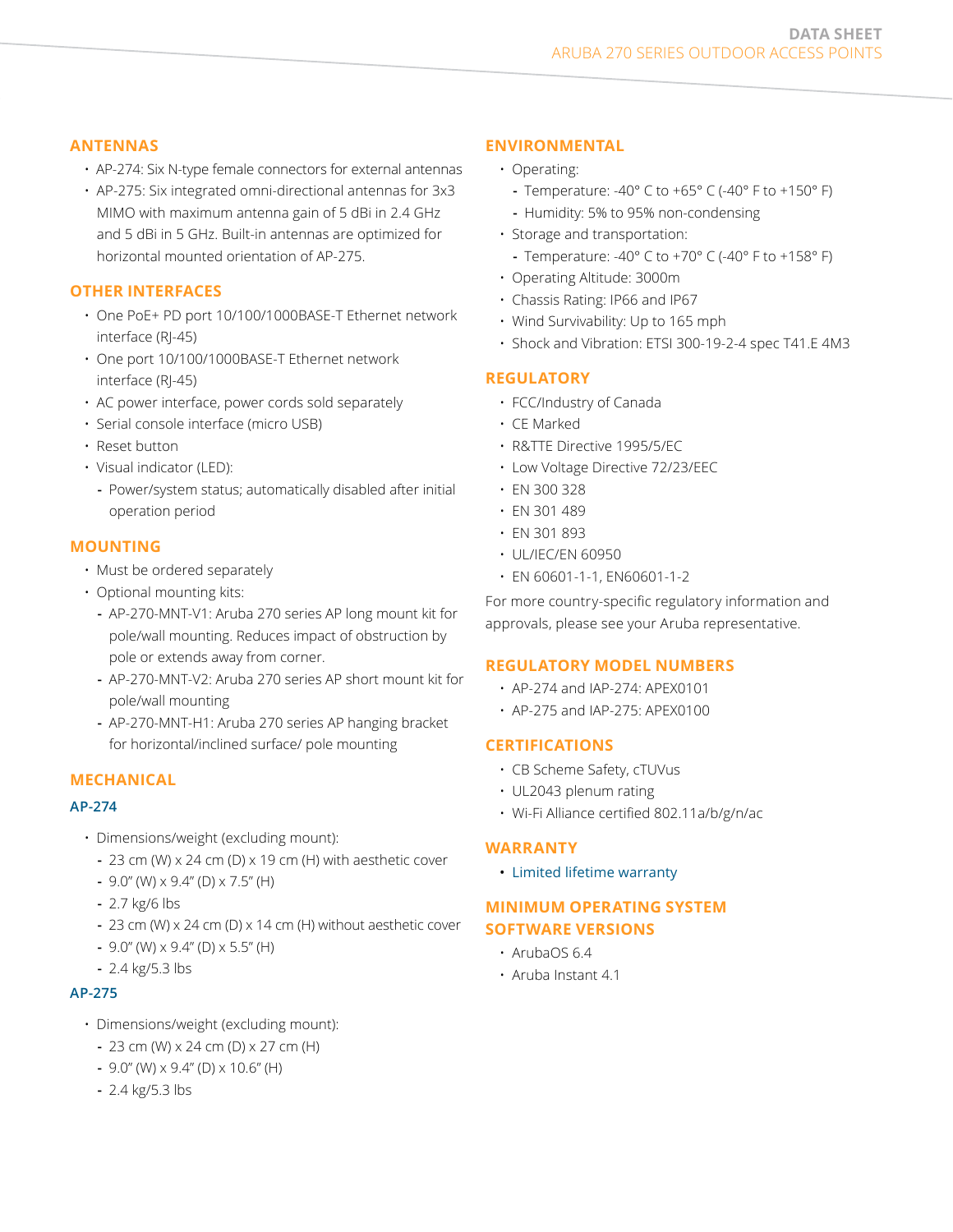# **RF PERFORMANCE TABLE**

|                                   | Maximum transmit power (dBm)<br>per transmit chain | <b>Receiver sensitivity (dBm)</b><br>per receive chain |
|-----------------------------------|----------------------------------------------------|--------------------------------------------------------|
| 802.11b 2.4 GHz                   |                                                    |                                                        |
| 1 Mbps                            | 23.0                                               | $-92.0$                                                |
| 2 Mbps                            | 23.0                                               | $-92.0$                                                |
| 5.5 Mbps                          | 23.0                                               | $-90.0$                                                |
| 11 Mbps                           | 23.0                                               | $-88.0$                                                |
| 802.11g 2.4 GHz and 802.11a 5 GHz |                                                    |                                                        |
| 6 Mbps                            | 23.0                                               | $-88.0$                                                |
| 54 Mbps                           | 18.0                                               | $-75.0$                                                |
| 802.11n HT20 2.4 GHz and 5 GHz    |                                                    |                                                        |
| MCS0/8                            | 23.0                                               | $-88.0$                                                |
| MCS7/15                           | 17.0                                               | $-71.0$                                                |
| 802.11n HT40 2.4 GHz and 5 GHz    |                                                    |                                                        |
| MCS0/8                            | 23.0                                               | $-85.0$                                                |
| MCS7/15                           | 17.0                                               | $-68.0$                                                |
| 802.11ac VHT20 5 GHz              |                                                    |                                                        |
| MCS0                              | 23.0                                               | $-88.0$                                                |
| MCS9                              | 16.0                                               | $-65.0$                                                |
| 802.11ac VHT40 5 GHz              |                                                    |                                                        |
| MCS0                              | 23.0                                               | $-85.0$                                                |
| MCS9                              | 16.0                                               | $-62.0$                                                |
| 802.11ac VHT80 5 GHz              |                                                    |                                                        |
| MCS <sub>0</sub>                  | 23.0                                               | $-82.0$                                                |
| MCS9                              | 16.0                                               | $-59.0$                                                |